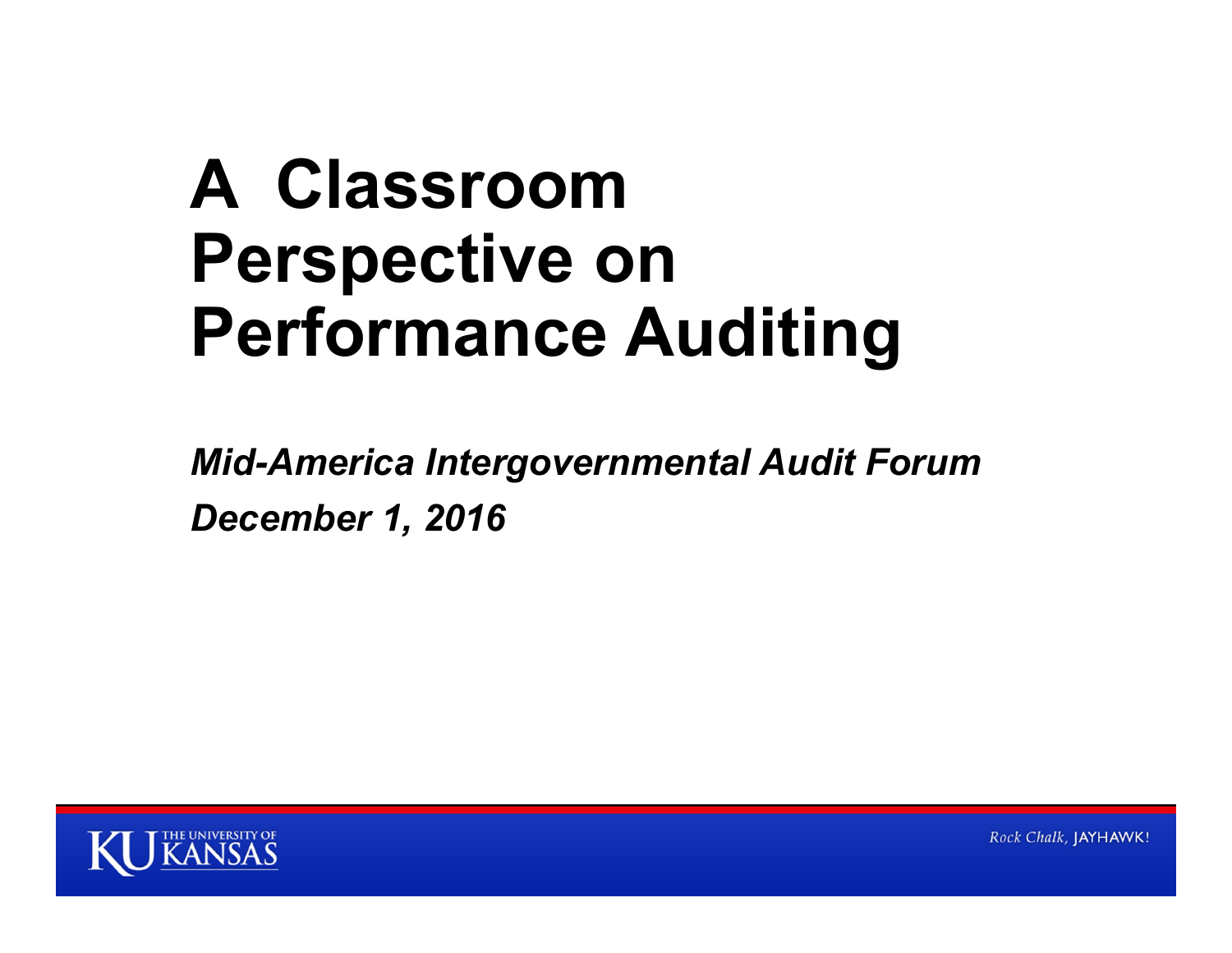## *Core Competencies & Student Expectations*

| <b>Core Competencies</b>                             | <b>Student Expectations</b>                                                                                                                  |
|------------------------------------------------------|----------------------------------------------------------------------------------------------------------------------------------------------|
| <b>Values &amp; Ethics</b>                           | Understand the importance of public accountability<br>and integrity in performance auditing                                                  |
| <b>Strategic Thinking &amp;</b><br><b>Management</b> | Examine the process of performance auditing and<br>understand how it contributes to accountability,<br>control, management, and policymaking |
| <b>Engagement</b>                                    | Provide verbal and written presentations of their<br>analysis and provide critique of performance audit<br>reports                           |
| <b>Management Excellence</b>                         | Learn different tools to measure, analyze, and report<br>performance                                                                         |

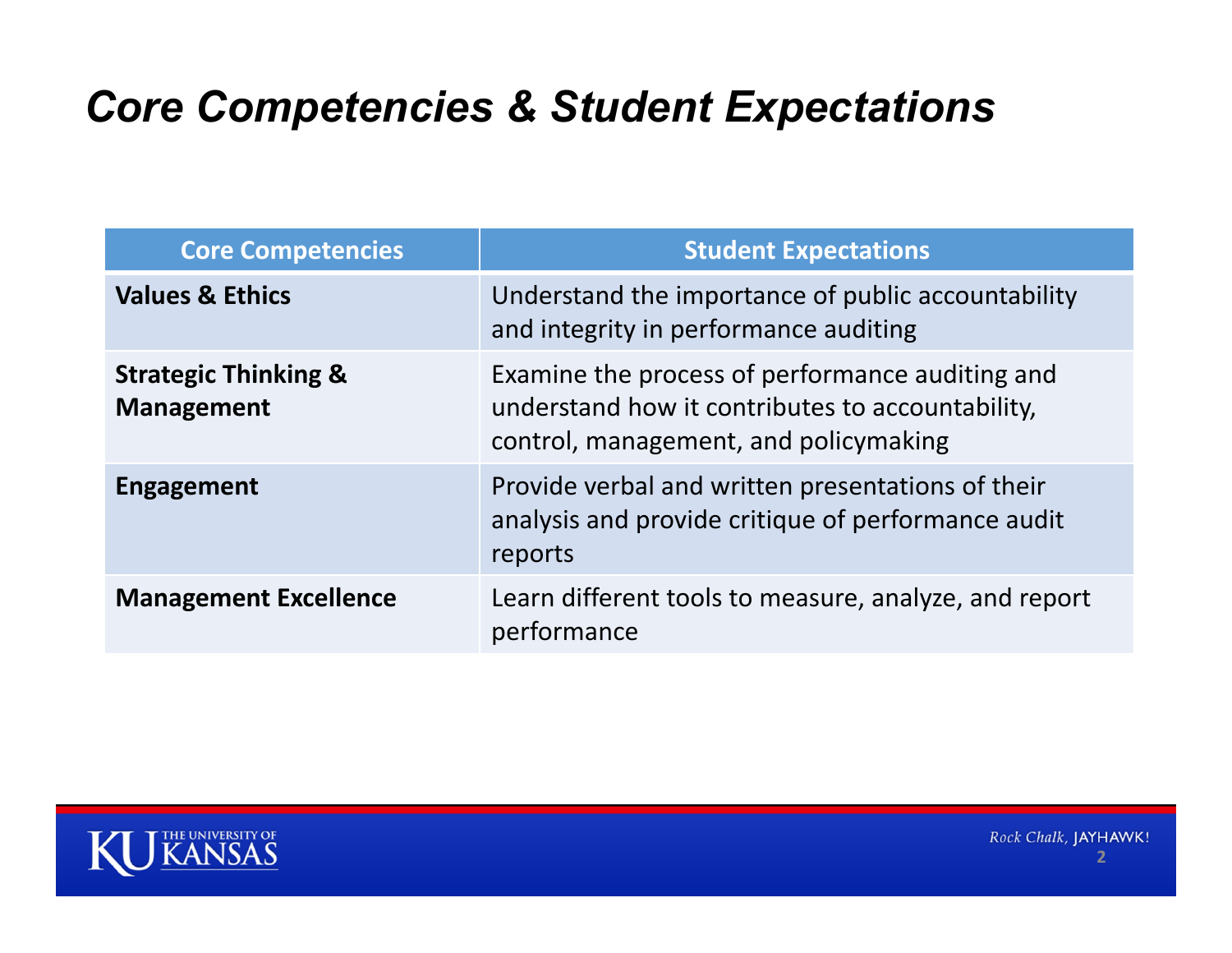## *Hybrid Course Format*

| <b>Course Segment</b>                                                           | <b>Selected Topics</b>                                                                                                                                                                                  |
|---------------------------------------------------------------------------------|---------------------------------------------------------------------------------------------------------------------------------------------------------------------------------------------------------|
| <b>Module 1: An Overview of</b><br><b>Performance Audit</b>                     | Understanding the roles of the performance auditor<br>$\bullet$<br>Types and influences of performance audits<br>The planning process (audit selection; defining<br>objectives, scope, and methodology) |
| <b>Module 2: Performance</b><br><b>Audit Field Work and</b><br><b>Reporting</b> | Formulation of audit objectives, sub-objectives, and<br>$\bullet$<br>criteria<br>The mindset of a performance auditor<br>$\bullet$<br>Audit planning and evidence reasoning                             |
| <b>Module 3: Communicating</b><br><b>Audit Results</b>                          | Significance of the audit report<br>Audit report format<br>Key communication strategies<br>Roles of citizens and nonprofits in performance audit<br>$\bullet$                                           |